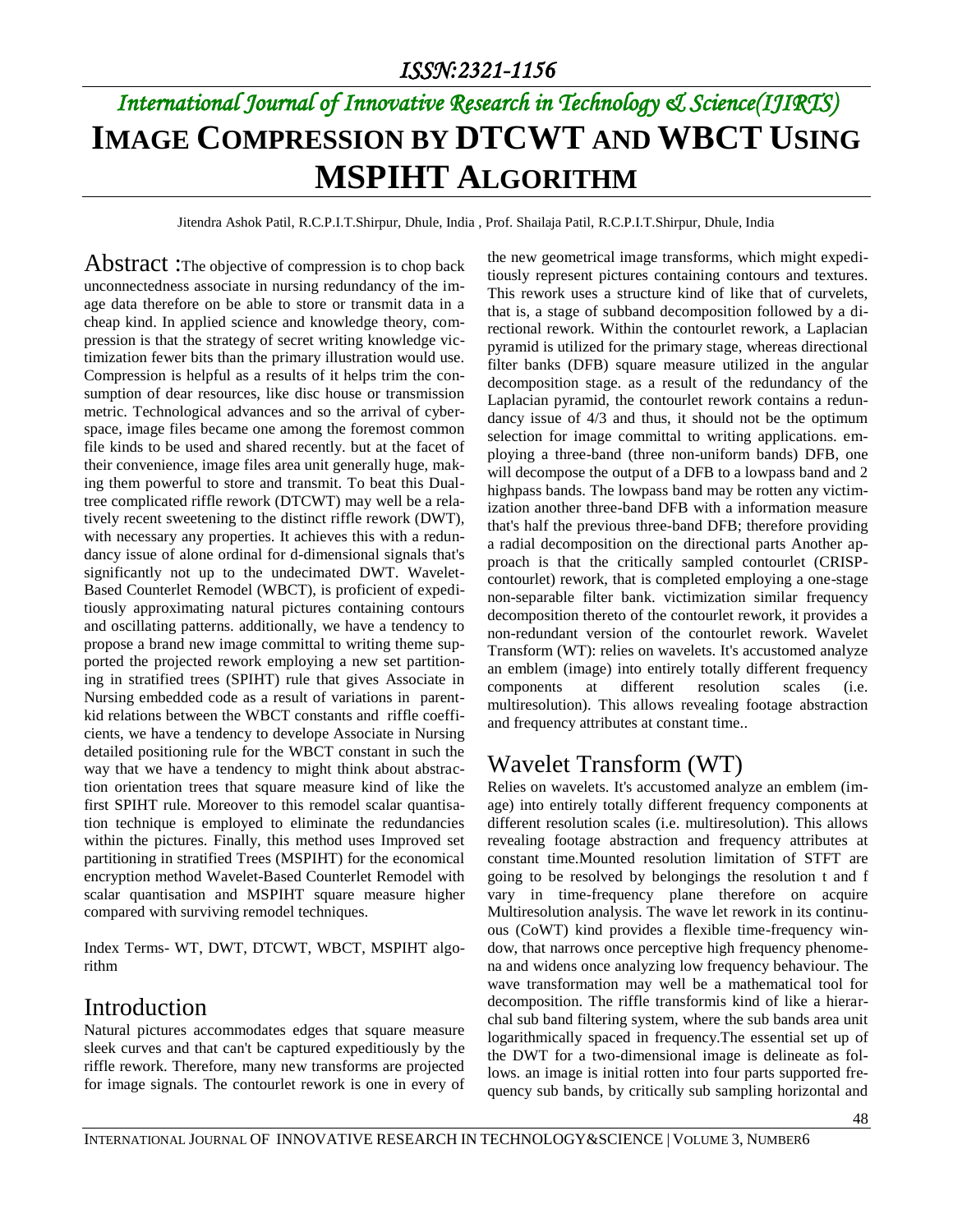# *International Journal of Innovative Research in Technology & Science(IJIRTS)*

vertical channels exploitation sub band filters and named as Low-Low (LL), Low-High (LH), High- Low (HL), and High- High (HH) sub bands as shown in figure



Fig 1: Discrete Wavelet Decomposition

## Discrete Wavelet Transform (DWT)

Is efficiently used in Image cryptography applications thanks to their data reduction capabilities. The multiresolution nature of the separate ripple transform is tried as a sturdy tool to represent footage rotten on the vertical and horizontal directions exploitation the pyramidic multiresolution theme. Compression algorithms supported DWT provide high cryptography efficiency for natural (smooth) footage, the standard DWT has three major disadvantages that weaken its application. This dis- blessings unit diagrammatical as below:

Lack of shift invariance: It implies that tiny shifts inside the sign can cause hit or miss modification inside the distribution of energy between DWT coefficients at whole completely different scales. it has been determined that the standard DWT is seriously underprivileged by the shift sensitivity that arises from down samplers inside the DWT implementation.

Poor directional selectivity: Once the m-Dimensional transform  $(m\>gt;1)$  coefficients reveal entirely variety of feature orientations inside the abstraction domain,

Absence of section Information: Section information is effective in many signal method applications like in compression and power live e.g. Fora elaborate valued signal or vector, its section is computed by its real and notional projections. Digital image may be a data matrix with a finite support in 2-D method the image with 2-D DWT can increase section size and adds section distortion.





As two DWT does not adapt to the numerous house frequency properties of images, the energy compaction it achieves is typically not optimum. However, the performance are improved by selecting the transform basis adaptively to the image.

## Dual Tree Complex Wavelet Transform (DTCWT)

The DTCWT introduced by Kingsbury, is near shiftinvariant and provides directional analysis in 2-D and higher dimensions. A spanking new compression rule that is supported DT-CWT and SPIHT is presented. Approximate shift unchangingness, sensible directional property procedure efficiency properties of DT-CWT build it a good candidate for compression. A modified SPIHT rule is introduced therefore on extend its efficiency for compression. To raised protect the host choices and increase the strength of the watermark, the dual-tree advanced moving ridge remodel (DT-CWT) is used. The main edges as compared to the DWT area unit that the advanced wavelets area unit near shift invariant that the advanced wavelets have separate subbands for positive and negative orientations. Normal dissociable real wavelets entirely have subbands for three whole completely different orientations at each level and cannot distinguish lines near 45 from those near −45. The Advanced CWT attains these properties by commutation the tree structure of the quality moving ridge remodel with a twin tree. At each scale one tree produces the necessary a region of the advanced ripple coefficients, whereas the alternative produces the fanciful parts. necessary that everyone the filters inside the dual tree area unit real. Advanced coefficients entirely appear once the two trees live combined.



Fig 3: Dual Tree advanced moving ridge remodel method Flow

## Wavelet-Based Contourlet Remodel (WBCT)

Its a construction just like the contourlet remodel. The proposed WBCT achieves each radial associate degreed angular breakdown to an arbitrary scope and observes the property scaling law of breadth » length2 Compared to the same DFB-based non-redundant remodel, the WBCT will simply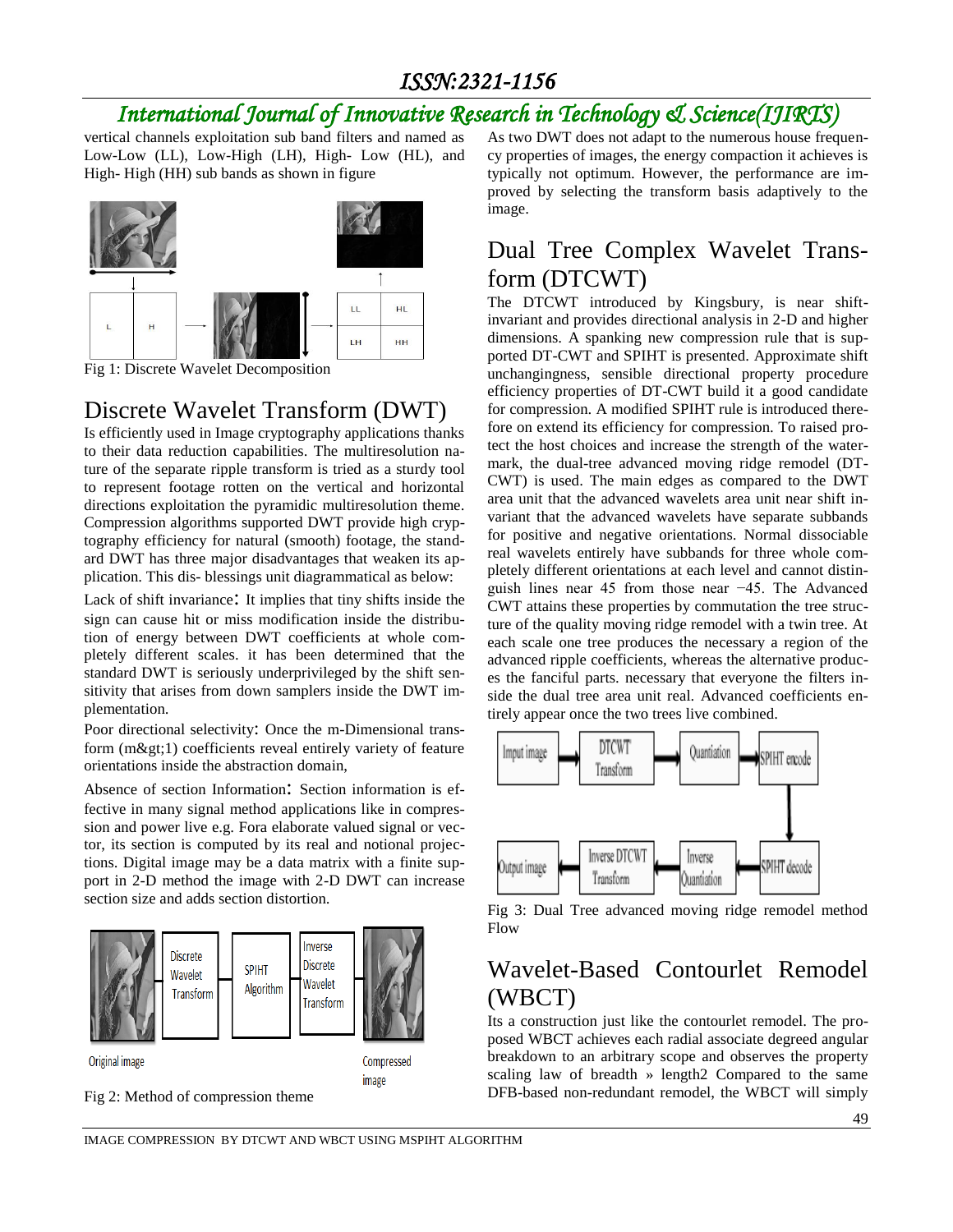# *International Journal of Innovative Research in Technology & Science(IJIRTS)*

be complete by using DFB on the moving ridge coefficients of a picture. Moving ridge and curvelet transformations area unit wide used remodel techniques to carry out compression. This studied work emphases on presenting a non-linear image compression procedure that compresses pictures each radically and angularly. Wavelet-based Contourlet Remodel (WBCT) has the propensity to fairly accurate the natural images comprising curves and periodic patterns. Additionally to this transformation scalar quantisation technique is employed to eliminate the redundancies within the pictures. Finally, this method uses Improved Set Partitioning in hierarchical Trees (MSPIHT) for the economical cryptography method. Wavelet-based contourlet remodel with scalar quantisation and MSPIHT area unit higher compared with surviving remodel techniques. The main advantage of wavelets is that it represents an outsized category of signals as a result it permits to spot roughly isotropic options in any respect spatial scales and locations. so as to get a essential sampling, Do and Vetterli introduces the contourlet remodel which allows a distinct range of directions at every scale/resolution.

### Contourlet Transform

Contourlet rework planned by Do and Vetterli in 2002 not solely has characteristics of multi-scale, time-frequency localization, however conjointly a high directionality and property. Contourlet give wealthy assortment of directions and shapes, thus it's more practical on capturing sleek contours and geometric structures.





Fig. 4: Comparison of Contourlet versus Wavelet (moving ridge)

Importance of Wavelet-based Contourlets over Curvelets-Wavelet based mostly contourlets have the subsequent options that curve lets does not have –

1. The space-domain Multiresolution theme that presents a versatile refinement for the spacial resolution and therefore the angular resolution that is provided by contourlet construction.

2. The iterated contourlet filter bank directs to succinctly supported contourlet frames whereas it will be simply seen with FIR filters.

3. However, contourlets have a 2nd frequency partition on central squares instead of on central circles for curvelets. it's been outlined on rectangular grids.

There area unit 5 terribly essential properties of image illustration that area unit to be taken into thought.

• Multiresolution: The illustration is extremely closely associated with the image once multiresolution ranging from a coffee resolution to a better resolution

• Localization: Base parts ought to be in each spacial and frequency domain Scalarins.

• Critical Sampling: the frame or redundancies for the bottom should be little that is formed by illustration.

• Directional: totally different regions in smart illustration should have base components.

• Anisotropy: to get the graceful contours in a picture, base components in illustration will have long shapes with totally different wide-length ratios

The first 3 properties area unit possessed by moving ridge, whereas 1st four properties area unit possessed by ridge lets however contourlet possess all properties. The Wavelet-Based Contourlet rework (WBCT) is employed to enhance the general performance of contourlet rework. it's chiefly used for rework of image secret writing.



Fig. 5: Fundamental steps of the planned compression algorithmic program

All these steps area unit invertible, thus loss less, apart from the Quantize step. Quantizing is that the method of reduction of the exactitude of the floating purpose values of the white corpuscle transforms. The input image is splitted into numerous subbands and moving ridge coefficients (Haar) area unit calculated for every subband. The Laplacian pyramidal filter bank and directional filter banks applied for all the high frequency parts ,This mix of moving ridge rework, LFB and DFB together forms Wavelet based contourlet transform. Reallocation is completed to spot the position of the kids wavelets. The coefficients area unit encoded with SPIHT encoder. so a compressed kind of input image is obtained. (Fig.6)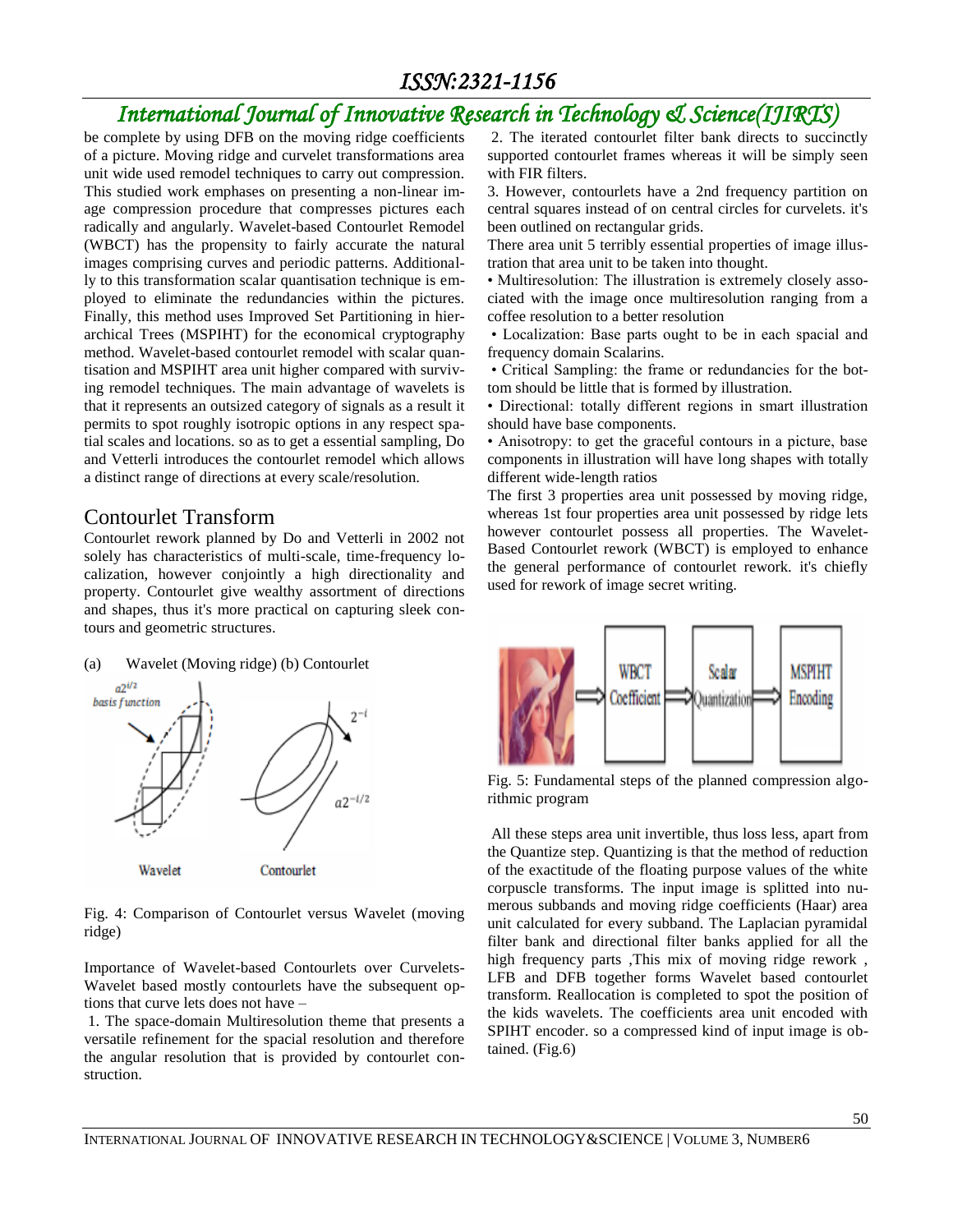# *International Journal of Innovative Research in Technology & Science(IJIRTS)*



Fig. 6: WBCT- Encoder

The encoded image is given to the SPIHT decoder and every one the children wavelets area unit rearranged. currently inverse moving ridge based mostly Contourlet rework is applied to the decoded image. That is, within the 1st stage inverse DFB and inverse PFB is applied followed by inverse moving ridge rework within the next stage.Currently we tend to get a picture close to a similar because the input image. discover that the image is best reconstructed victimization contourlet transform than wavelet rework. (Fig.7)



Fig. 7: WBCT- Decoder

WBCT has 2 stages of filter banks. they're non-redundant and paper reconstruction. The transformation is with efficiency approximating natural pictures containing contours and oscillators. Contourlet rework denote pictures consisting of contours and textures whereas it's one among the new geometrical image transforms. it's appreciate curvelets in a very manner that subband decomposition stage is followed by a directional rework. Laplacian pyramid is employed within the 1st stage whereas Directional Filter Banks (DFB) area unit utilized in angular decomposition stage. As contourlet rework has redundancy of 4/3 it's not appropriate for image applications. so as to boost the performance of the contourlet applied scientist, WBCT is including a MSPIHT algorithmic program to form associate degree embedded image applied scientist. In contour filter, the initial stage is applied by dissociable filter banks whereas the second stage is dead through non-separable filter banks. Within the 1st 2 levels, straightforward quincunx filter bank alone is enough except for higher levels of the moving ridge decomposition another building block referred to as resampling is employed followed by the quincunx. As mentioned earlier WBCT have 2 filter bank stages. 3 high pass bands admire the luteinizing hormone, metric capacity unit and HH bonds within the rework area unit obtained at every level U). DFB is applied within the similar variety of directions to band in a very given level (j). It's higher properties for 2nd functions than curvelet and moving ridge transformation. It won't to determine a discrete-space construction as so it's computationally terribly effective. For compression, the applying of a competent illustration shows the compactness of the compressed file or the index entry for every image within the information. This economical illustration will be earned through competent transforms and quick algorithms. because of dissociable construction, 2-D moving ridge basis functions have supports on II squares. As a result, wavelets area unit superior at separating separation points as solely wavelets whose supports overlap with the separation curve manufacture necessary coefficients. Once the separation curve is sleek, the potency of moving ridge will be increased by combining close coefficients, rather than treating every significant coefficient severally as their positions area unit regionally correlative. Therefore, it's seemingly to cluster a few a pair of j /2 close to moving ridge performs at the dimensions  $2 - i$  into one basis function with a linear structure so its dimension is proportional to length sq. This grouping operation minimizes the amount of serious coefficients at the dimensions a pair of - j from zero  $(2j)$  to zero  $(2j/2)$ . The method of grouping a ceaselessly valued input file, to assortment of distinct valued output knowledge is named as division. the standard and ranging levels of image compression area unit achieved through by choosing totally different division levels. The individual constants in scalar division area unit assisted to be reworked to a quantal with the alteration changes from constant to the coefficient.

### Scalar Quantization

Generally, scalar quantization is employed for quantization approach.To create the quantization process 158 outlined higher than mathematically, allow us to contemplate a supply random X with a probability density function (PDF) of p (x). Suppose that we have tendency would like to quantize this supply with M decision intervals defined by the following  $M$  + lend points bq, q = 0,1, ... ..., M, which are Referred to as call boundaries, and with the following M quantized values,  $Xq$ ,  $q = 1, 2, \dots, M$ , which are also called output values or representative values. A source sample value x is quantized to the quantization index q if and only if x falls into the qth decision interval  $Oq = [bq-v \text{ bq}]$ , so the operation of forward quantization is  $q = Q(x)$ , if and only if bq-1  $\Box$  x <br/> <br/>be quantized value can be reconstructed from the quantization index by the following inverse quantization Xq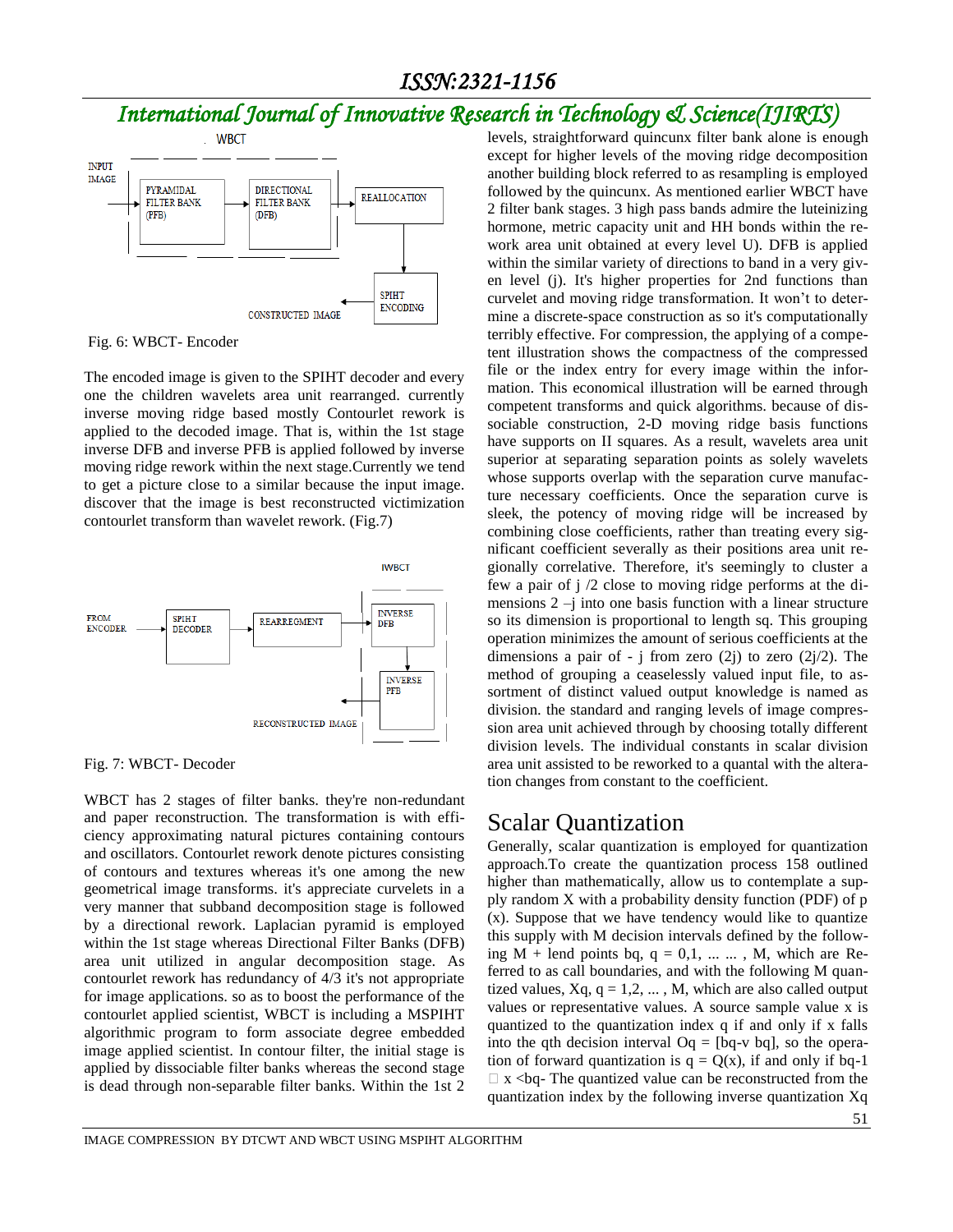# *International Journal of Innovative Research in Technology & Science(IJIRTS)*

 $= Q-I(q)$ , which is also referred to as backward quantization. Since the q is a function of x, the  $Xq$  is also a function of X and can be written as:  $X(x) = Xq = Q-1[Q(X)]$ 

This quantisation theme is named Scalar quantisation (SQ) because the supply signal is amount one sample anytime. Each and each computation together with quantisation step is carried get into two's complement type. when the quantisation, the amount WBCT coefficients square measure altered into sign magnitude representation before the encoding process.

### SPIHT Algorithm

The SPIHT image cryptography rule was developed in 1996 by same and Pearlman and is another lots of economical implementation of the embedded zero tree ripple (EZW) recursive rule by Shapiro. Developed a quicker and lots of economical image cryptography technology cited as Set Partitioning in stratified Trees (SPIHT).Some of the foremost effective results that acquire highest PSNR values for given compression ratios for an honest style of footage area unit obtained with SPIHT. To change the SPIHT someone there unit a pair of concepts for the SPIHT cryptography procedures. First, among the initial SPIHT cryptography methodology, a lesser vary of bit planes space unit discarded for higher target bit-rates. Inversely, lots of bit-planes unit discarded for lower target bit-rates.

If we've an inclination to stand live able to make sure the association between the bit-planes and target bit-rates, we've an inclination to stand live able to straightaway discard the acceptable of bit-planes to know utterly all totally different target bit-rates. Second, at low bit-rates (implying that some bit-planes unit to be discarded), if a sub-band constant is slightly not up to 2n and significantly larger than  $2(n 1)$ , we've an inclination to ought to then regard the constant as being necessary, and one bit is employed to elucidate its significance. it's apparent that the choice LSB bit-planes don't seem to be coded and to boot the compression rate is improved. Once the wave transform is applied to a picture, the foremost rule works by partitioning the wave rotten into necessary and insignificant partitions supported the subsequent operate

$$
S_n(T) = f(x) = f(x) = \begin{cases} 1, max_{(i,j)} \, e^T \{ lC_{i,j} l \} \ge 2^n \\ 0, \quad \text{otherwise} \end{cases}
$$

Where, Sn(T), is that the importance of a bunch of coordinates T,

### Algorithm - Sorting pass and Refinement pass

Sorting pass is performed on the list of insignificant sets (LIS), list of insignificant pixels (LIP) and additionally the list of nice pixels (LSP). The LIP and LSP embrace nodes that contain single pixels, whereas the LIS contains nodes that have descendants. The foremost vary of bits needed to represent the largest constant among the spatial orientation tree is obtained and elite as nmax. Throughout the sorting pass, those co-ordinates of the pixels that keep among the LIP unit tested for significance by mistreatment eqn. 2. The result, S,(T), is distributed to the output. People who live necessary area unit transferred to the LSP what is more as having their sign bit output. Sets among the LIS (which consists of nodes with descendants will have their significance tested and, if found to be necessary, square measure removed and divided into subsets. Subsets with one constant and set to be necessary square live facet to the LSP as an alternate they're reaching to be facet to the LIP.



#### **REFINEMENT PASS**



Fig 9: Sorting and Refinement pass theme

During the Refinement pass, the ordinal most vital very little of the coefficients among the LSP is output. the worth of n is reduced by one and to boot the sorting and refinement passes space unit continual. This continues till either the specified rate is reached or  $n = 0$ , and every one the nodes among the LSP have all their bits output. The latter case can end in nearly wonderful reconstruction of it slow interval. The significance data is hold on in three ordered lists: LIS, LIP, LSP Each list entry is assumed by a coordinate  $(i,j)$ ; among the LSP the coordinate represents either  $D(i,j)$  or  $L(i,j)$ . Throughout the Sorting path: Pixels is LIP tested and folk that becomes necessary space unit aspect to the LSP. \_ Sets in LIS unit consecutive evaluated; necessary sets unit divided and new subsets unit facet to LIS, LIP or LSP. \_ Pixels is LSP unit visited among the refinement pass. \_Both encoder and decoder use a uniform rule. wise experiments have shown there is little to be gained by entropy-coding algorithms output. \_ there's maths dependence between significance of adjacent pixels that may be exploited by using the adaptive arithmetic cryptography to extend cryptography potency.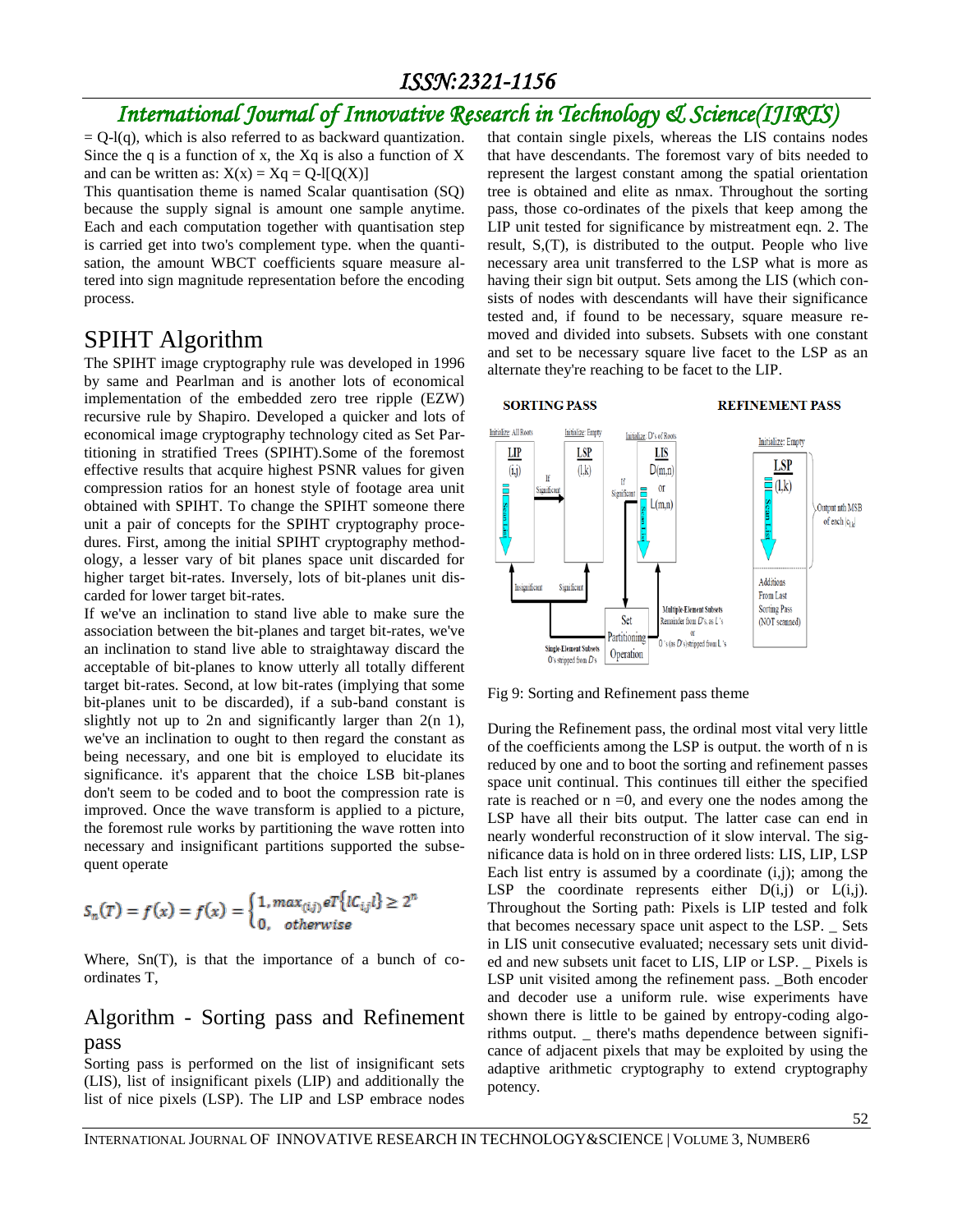# *International Journal of Innovative Research in Technology & Science(IJIRTS)*

The limitations of SPIHT formula area unit mentioned below

i) List formation have to be compelled to be altered owing to the approximation associate degreed ordinal level detail coefficients area unit organized inside the transform matrix in an passing all different order.

ii) Offspring's are recognized in associate degree passing all totally different format. therefore on rewrite the encoded knowledge, it's initiated at the idea of the binary tree and traverse down the tree until leaf node base is reached on the incoming bit sequence.

Emblem is decoded anytime once the leaf node is reached. This procedure is continual until all the bit sequences inside the incoming imputer decoded.

### Algorithm Formulation & Modified SPIHT

The modified SPIHT algorithm is introduced throughout this analysis work to beat problems inside the SPIHT formula for photos with straight singularities beside curves and edges. the maneuver is as follows – Figure mentioned following details such as



i) The image data is represented as intensity value of pixels in the spatial coordinates.

ii) The wavelet-based contourlet transform is applied in the image matrix and obtain the coefficients of the image.

iii)The coefficients are quantized using the algorithm, specially modified for WBCT transform.

iv)In the SPIHT encoder any form of encoding is available.

The list formations in Modified SPIHT is shown in figure. The list of contents in Modified SPIHT differs from normal SPIHT which is explained below

i) Normal SPIHT -LIP contains approximation coefficients with nth level detail coefficients.

ii) In Modified SPIHT -LIP contains 1stand 2nd again approximation coefficients with n coefficients. While LIS will have 2nd row which is n detail coefficient.



The amount data contains of redundant data. The area for storing is wasted if the redundancies of the quantized data unit of measurement saved. Entropy secret writing is used to solve this issue. it is a loss less data compression approach that eliminates the redundancies within the quantity data whereas not any loss of data. Throughout this analysis work, before secret writing technique, reposition formula disbursed.

### RESULT

The results of the compression victimisation DWT and WBCT pictures are given within the tables one and tables two. The performance measures for numerous signals square measure evaluated by mean sq.error (MSE) as in equation (1) and peak signal to noise quantitative relation (PSNR) as in equation (2).

$$
\sigma^{2} = \frac{1}{MN} \sum_{i=0}^{i=M-1} \sum_{j=0}^{j=N-1} (x_{i,j} - \hat{x}_{i,j})^{2} \dots (1)
$$
  
PSNR = -20 log<sub>10</sub>  $\frac{255}{\sigma^{2}}$ 

CR=original image size in bits / compressed image size in bits, wherever M x N is that the image size and p is that the bits per picture element, x i,j is that the original image and x' i,j is that the reconstructed image.

This presented work focuses on an image compression algorithm which uses an efficient transformation approach to examine the non-stationary phenomena. An efficient Counterlet based Wavelet Transform (WBCT) is used in this presented work by which more vital information about the image is focused in fewer coefficients while the less essential information about the image is distributed over several coefficients.

### **CONCLUSION**

WBCT is new non-redundant transform and this presented work with new image coder based on the proposed scalar quantization and modified SPIHT. Scalar quantization technique removes spatial redundancies in images which are clearly observe during experimental results. Standard images like Lena, Rose and Cameraman are taken for experimentation. It is observed from the experimental results that the proposed WBCT approach outperforms the wavelet based scalar quantization image compression approach in terms of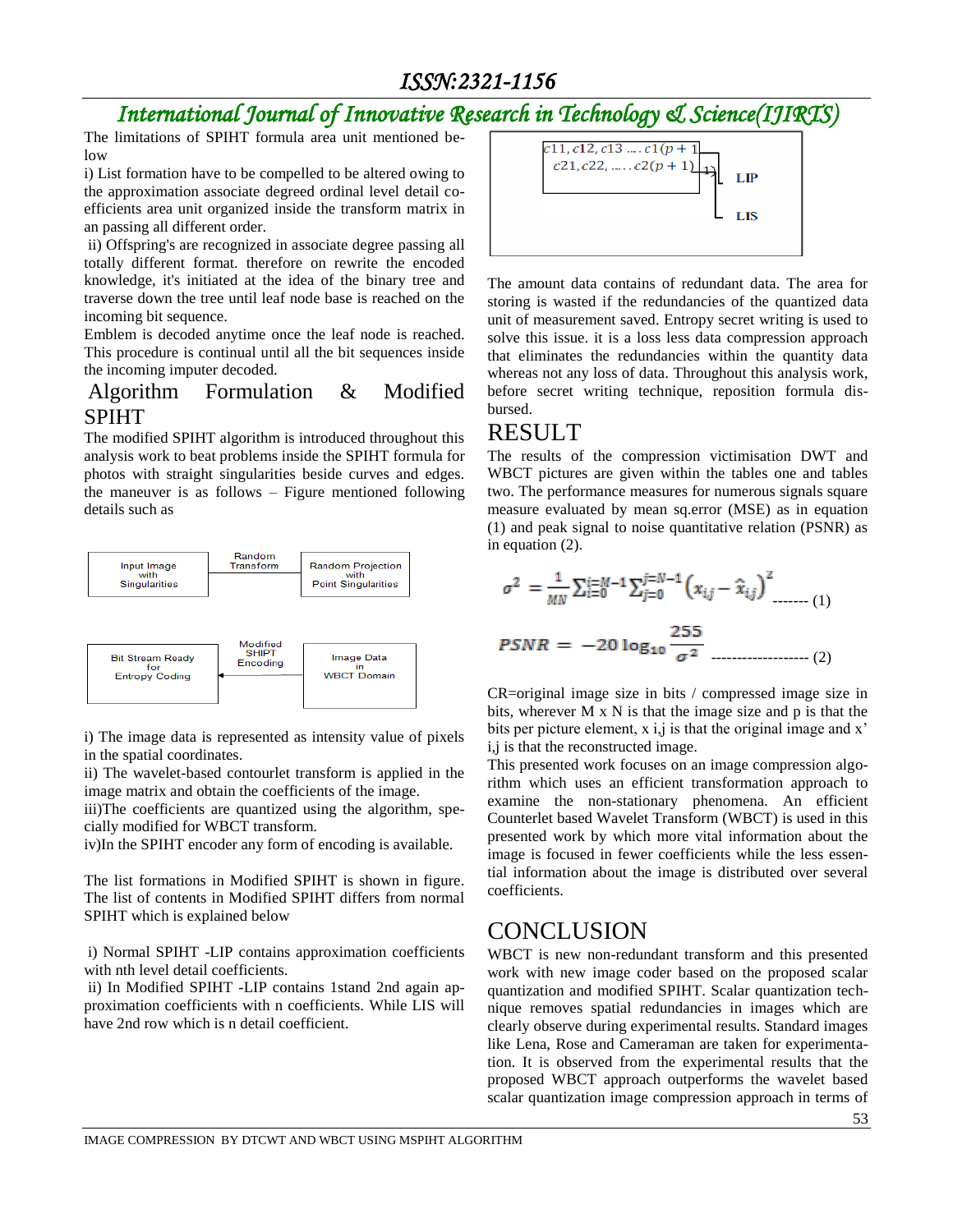# *International Journal of Innovative Research in Technology & Science(IJIRTS)*

Compression ratio and PSNR. It is clear from the performance results of table (1), associated table (2) that the Compression capability & PSNR of WBCT with an MSPIHT algorithmic program is superior than the DWT and DTCWT.

### TABLE 1: PERFORMANCE MEASURES: PSNR

| Images    | <b>PSNR</b> |              |             |
|-----------|-------------|--------------|-------------|
|           | <b>DWT</b>  | <b>DTCWT</b> | <b>WBCT</b> |
| Lena      | 32.0166     | 54.2791      | 54.05       |
| Rose      | 56.7357     | 56.7603      | 69.47       |
| Cameraman | 52.6128     | 55.5434      | 56.09       |

TABLE 2: PERFORMANCE MEASURES: COMPRES-SION RATIO

| Images    | <b>Compression Ratio</b> |              |             |
|-----------|--------------------------|--------------|-------------|
|           | <b>DWT</b>               | <b>DTCWT</b> | <b>WBCT</b> |
| Lena      | 1.9001                   | 6.5213       | 6.68        |
| Rose      | 0.4819                   | 4.2187       | 4.56        |
| Cameraman | 0.4472                   | 2.9687       | 3.012       |

### **Images Results:**

Reconstructed image- Lena



DWT DTCWT







WBCT

Reconstructed image- Rose

DWT DTCWT



WBCT

Reconstructed image- Cameraman









## ACKNOWLEDGMENT

The authors would like to thank Prof. Dr. P. J. Deore [HOD E& TC], Prof S. A. More [M.E. Coordinator] and Prof. S. A. Patil for many helpful discussions. The authors would also like to thank the associate editor and anonymous reviewers for their comments, which significantly helped improve this paper.

### **REFERENCES**

[1] Said, A., and Pearlman, W. A.,"A New, Fast, Set Partitioning in Hierarchical Trees", IEEE Transactions Circuits